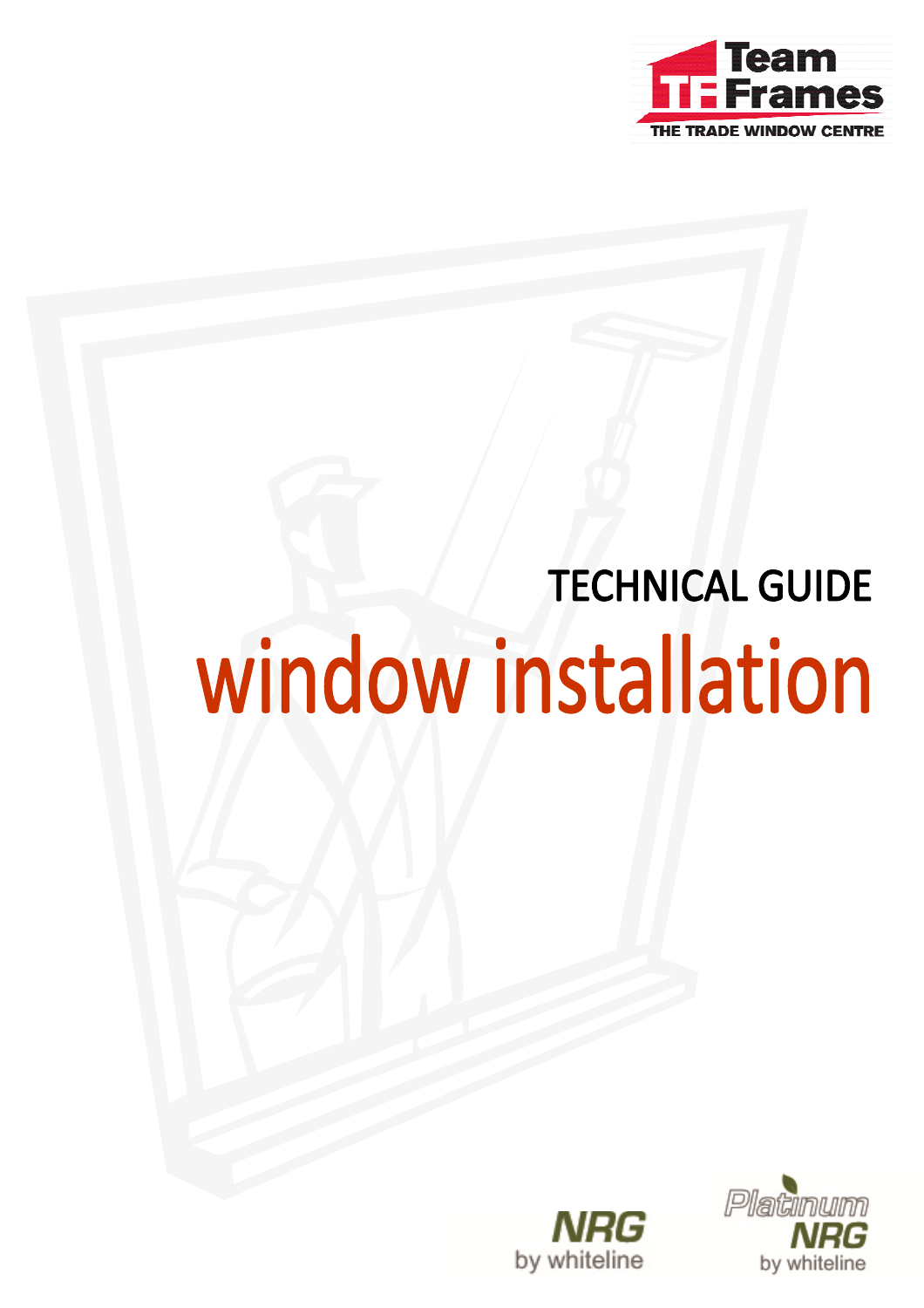

Handling glass is dangerous. Always use appropriate safety equipment (goggles, heavy duty gloves and steel toe capped shoes recommended) when undertaking any DIY job. Ensure that any tools, particularly electrical items etc. are safe to use and EEC compliant.

#### **TOOLS REQUIRED:**

- HD Gloves and Goggles
- Tape Measure (metric)
- Pencil
- Light Hammer
- Masonry Chisel
- Philips Screwdriver
- Spirit Level
- Hand Drill (electric or cordless)
- Hammer Drill
- Drill Bits 3mm Pilot Drill 8mm HSS drill 8mm Masonry drill 5mm clearance
- Skeleton gun (for silicon application)
- Spatula
- Tyre Lever—nail bar
- Crosscut saw
- Plastic bin

#### **BEFORE YOU START**

- 1. As PVCu windows are not designed to be load bearing, a lintel may be re‐ quired above the window. If you are unsure, please consult a qualified fitter/ surveyor.
- 2. Check size, style and handing against your order.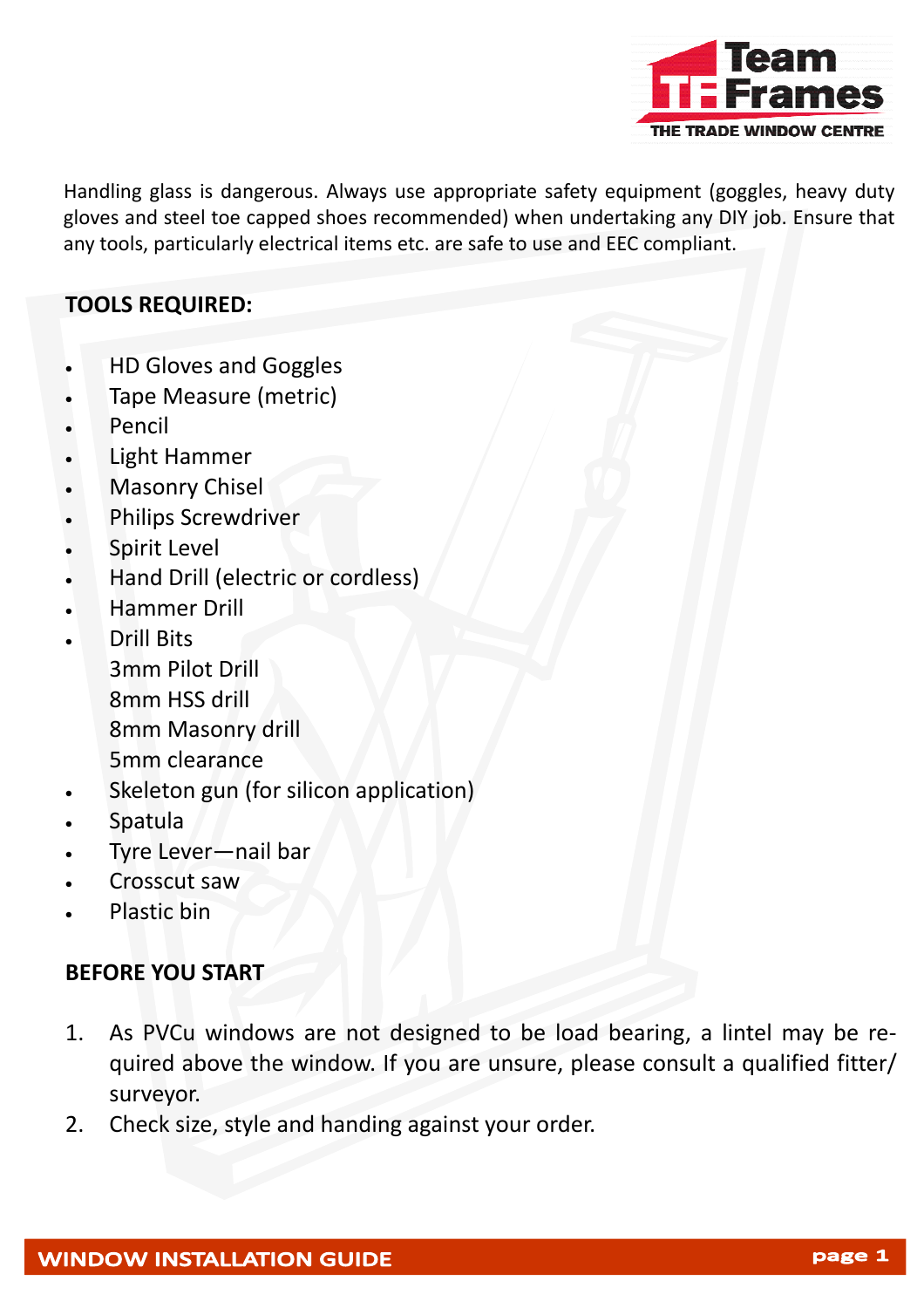

- 3. Before removing the existing window, check opening sized, remember that the new window should be approximately 10mm smaller in height and width than the brick open‐ ing.
- 4. Clear around site of window, curtains/blinds/ornaments etc.

### **REMOVAL OF EXISTING WINDOW:**

- 1. Cover immediate site with durable dustsheets inside and out.
- 2. Using screwdriver/nail bar, remove all opening sashes.
- 3. To remove glass in remaining window fixed lights (wear heavy duty gloves and goggles) carefully crack glass with the aid of a screwdriver/punch and light hammer. Always start at the top corner from inside the window, remove cracked shards and deposit into a plastic bin. Once all glass has been carefully removed you are ready for the next step.
- 4. With the aid of a Stanley Knife on inside of window, break plaster seal around periphery of window frame.
- 5. Using crosscut saw, cut through the remaining vertical (mullion) and horizontal (transom) frame members and remove.
- 6. Paying attention to minimise damage to plaster, brickwork and damp proof membrane, cut through the outer frame jambs head and cill of the window frame.
- 7. With careful application of the nail bar, it should now be possible to lever the framework away from the plaster line with minimum disturbance.
- 8. Remove any projecting cement accumulations with your masonry chisel and clean away any debris around the opening.

## **FITTING THE NEW WINDOW:**

**Please note—Some windows are shipped with the sealed glazing units in place. If this is the case, remove all glazing beads and take out the glazed units before you start the fitting procedure.**

- 1. Cill: Position the cill profile onto the brickwork, such that the top stand is snug against the plaster line of the jambs (it may be necessary to trim the 'horns' to fit around the brickwork.
- 2. Using plastic packers, level the cill with approximately 5mm clearance between it and the brickwork.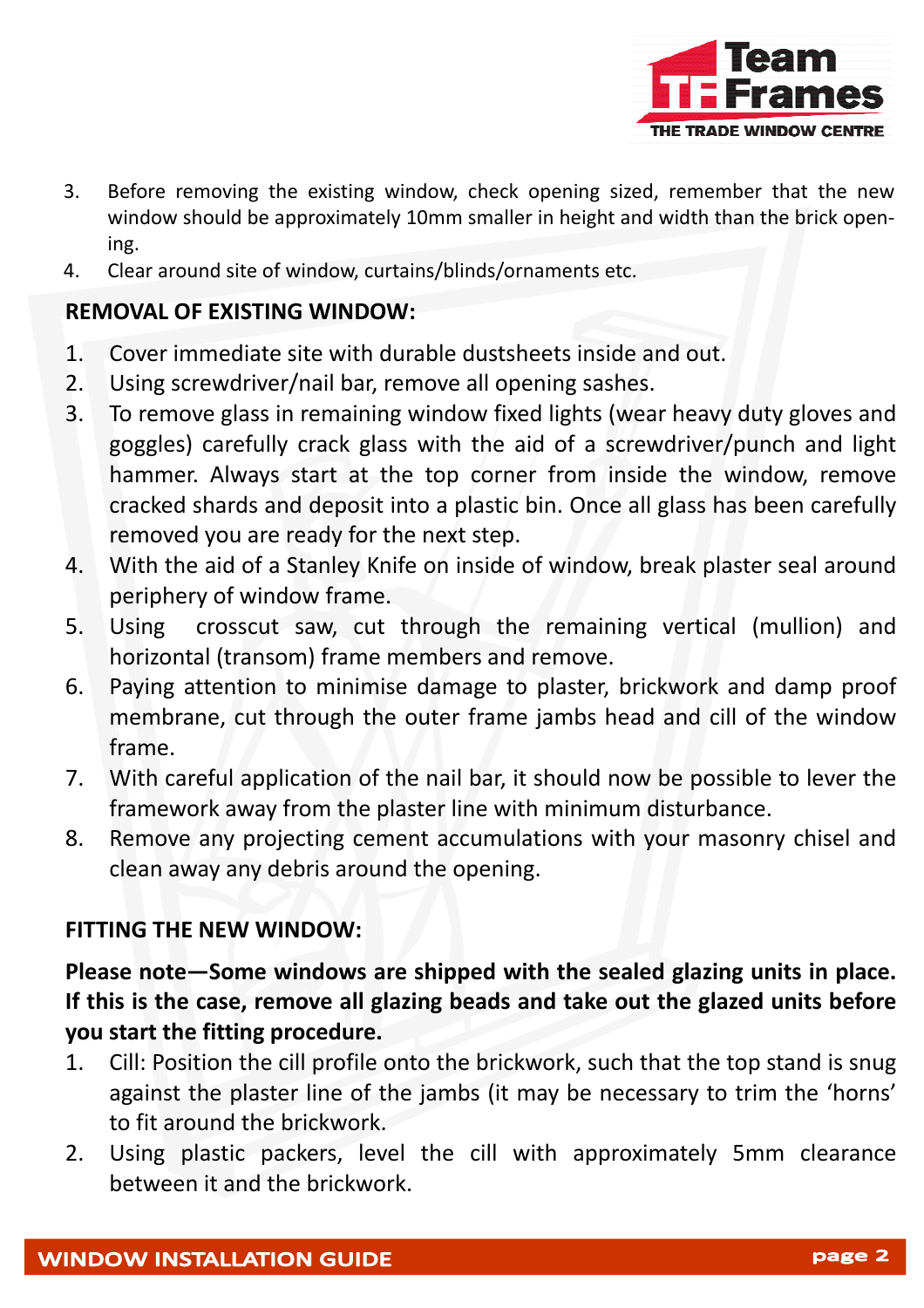

- 3. Secure the cill to the brickwork using 8 x 100 fixing bolts positioned approximately 150mm from each end and at 600mm centres thereafter. Check for level and do not over tighten the fixing bolts.
- 4. Run a bead of silicon along the back edge of the cill upstand.
- 5. Using silicon or superglue, secure the end caps into position. They may need trimming to size if the cill horns have been cut to size around the brickwork.
- 6. Remove all glazing beads from the window frame, marking them accordingly to ensure they can be replaced into their original position
- 7. Offer the new window into position, with the base snug against the cill upstand, ensuring a tight seal into the bead of silicon. Clean off any excess silicon which might occur. With spirit level, ensure the new window is positioned vertically and where appropriate hard up against the plaster line.
- 8. Wedge the window into position using plastic packers.
- 9. Do not bend the window framework by 'over packing'.
- 10. Open the vents of the window to enable access to the outer frame jambs. Using appropriate screws, secure the bottom of the window to the cill, 150mm from each corner and at +/‐ 600mm centres thereafter.
- 11. Secure the window jambs into the brickwork surround using 8 x 100mm fixing bolts again, 150mm from each corner and +/‐ 600mm centres thereafter.
- 12. In all cases ensure that the screw heads are not standing proud as this may interfere with the glass positioning.

Note: It is not advisable to attempt bolt fixing in the head of the window as this may perma**nently damage the structural lintel of your window, the best solution for fixing the head is to use expanding foam available upon request.**

- 13. Close and lock all opening sashes, check for squareness within the outer frame.
- 14. GLAZING: Prior to locating the glass sealed units into the appropriate aperture, it is necessary to ensure that the glazing bridge packers are in position. If necessary, a dab of silicon should be applied to the packers to retain their position in preparation for the next step.
- 15. Offer the appropriate glass sealed unit into the aperture, resting squarely on the glazing packers, ensuring the glass is central within the opening. Push the glass back into the re‐ bate as far as it will go without using undue pressure.

NOTE: In the case of opening vents, it may be necessary to use additional packers to ensure that the glass is packed tight around the aperture of the vent and thus ensuring that the vent does not 'drop'.